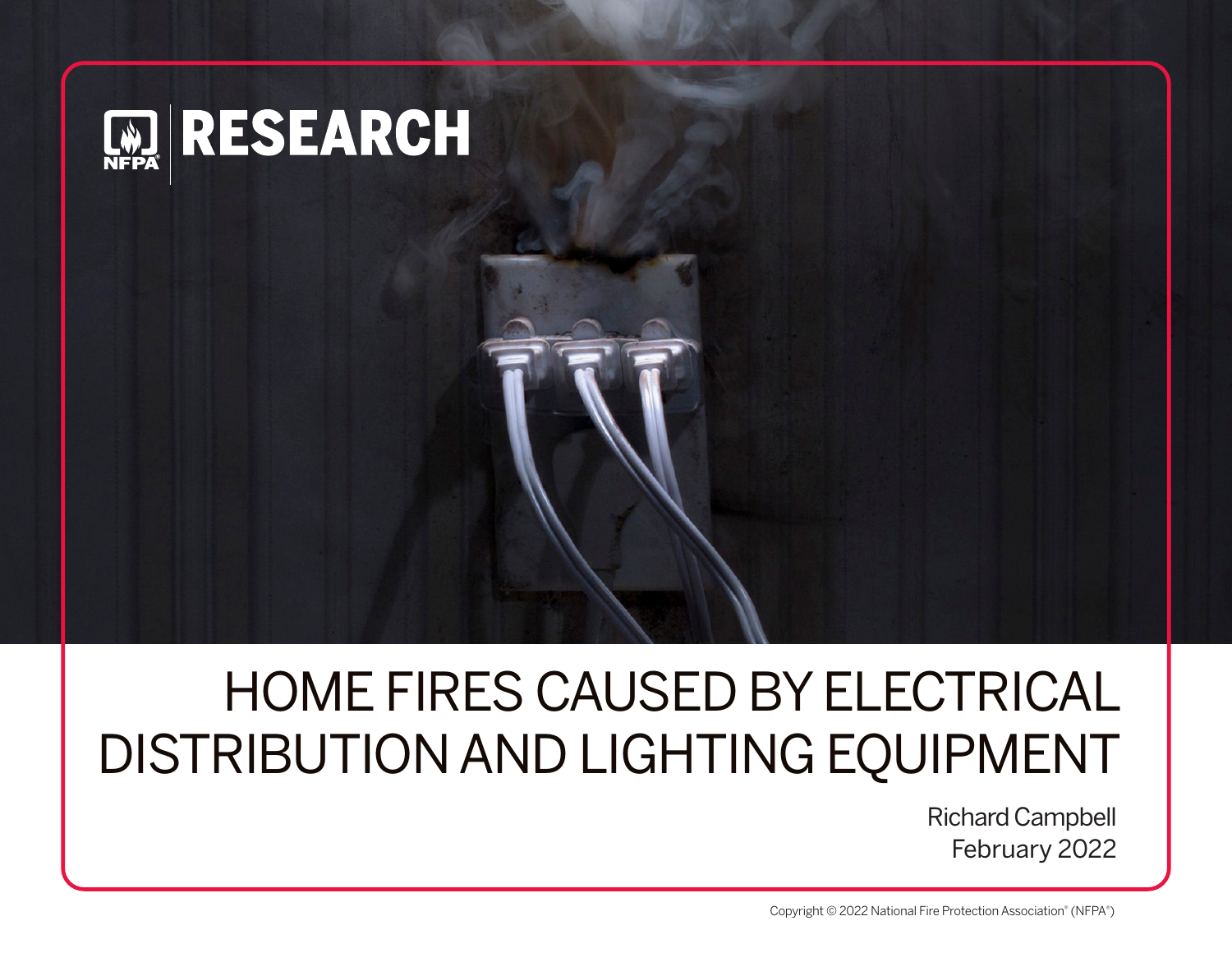# **Key Findings**

- Local fire departments responded to an estimated average of 32,620 home fires involving electrical distribution and lighting equipment per year in 2015–2019.
- Home fires involving electrical distribution and lighting equipment caused an estimated average of 430 civilian deaths and 1,070 civilian injuries per year in 2015–2019, as well as an estimated \$1.3 billion in direct property damage each year.
- Home fires involving electrical distribution and lighting equipment most often originated in a bedroom (16 percent of the total), attic or ceiling (11 percent), or wall assembly or concealed space (8 percent).
- Approximately one-quarter (23 percent) of these fires occurred between midnight and 8 a.m., but they accounted for just over half (52 percent) of the deaths.

# **Home Fires Involving Electrical Distribution and Lighting Equipment**

In 2015–2019, US fire departments responded to an estimated average of 32,620 fires in homes that involved electrical distribution and lighting equipment. [1](#page-1-0) These fires accounted for 430 civilian deaths; 1,070 civilian injuries; and \$1.3 million in direct property damage each year.

# <span id="page-1-0"></span>**Types of Electrical Distribution and Lighting Equipment Involved in Home Fires**

As shown in Figure 1, wiring and related equipment accounted for just over two-thirds (68 percent) of the home fires caused by electrical distribution and lighting equipment and 60 percent of the direct property damage, as well as two in five (42 percent) of the civilian deaths and over half (53 percent) of the injuries.

Faulty wiring in concealed spaces, such as attics or areas behind walls, is particularly dangerous because it can start fires that burn for a prolonged period before detection.

In addition, aluminum wire connections are prone to deterioration that can result in increased resistance to electric current. The cumulative damage of such deterioration can produce hazardous overheating; as a result, the Consumer Product Safety Commission recommends that home aluminum wiring be replaced or repaired by a qualified electrician to reduce the potential for fire.





<sup>&</sup>lt;sup>1</sup> A change in NFIRS data entry rules in 2012 for incidents with equipment-related heat sources or factors contributing to ignition is likely to have influenced estimates of electrical distribution and lighting equipment fires.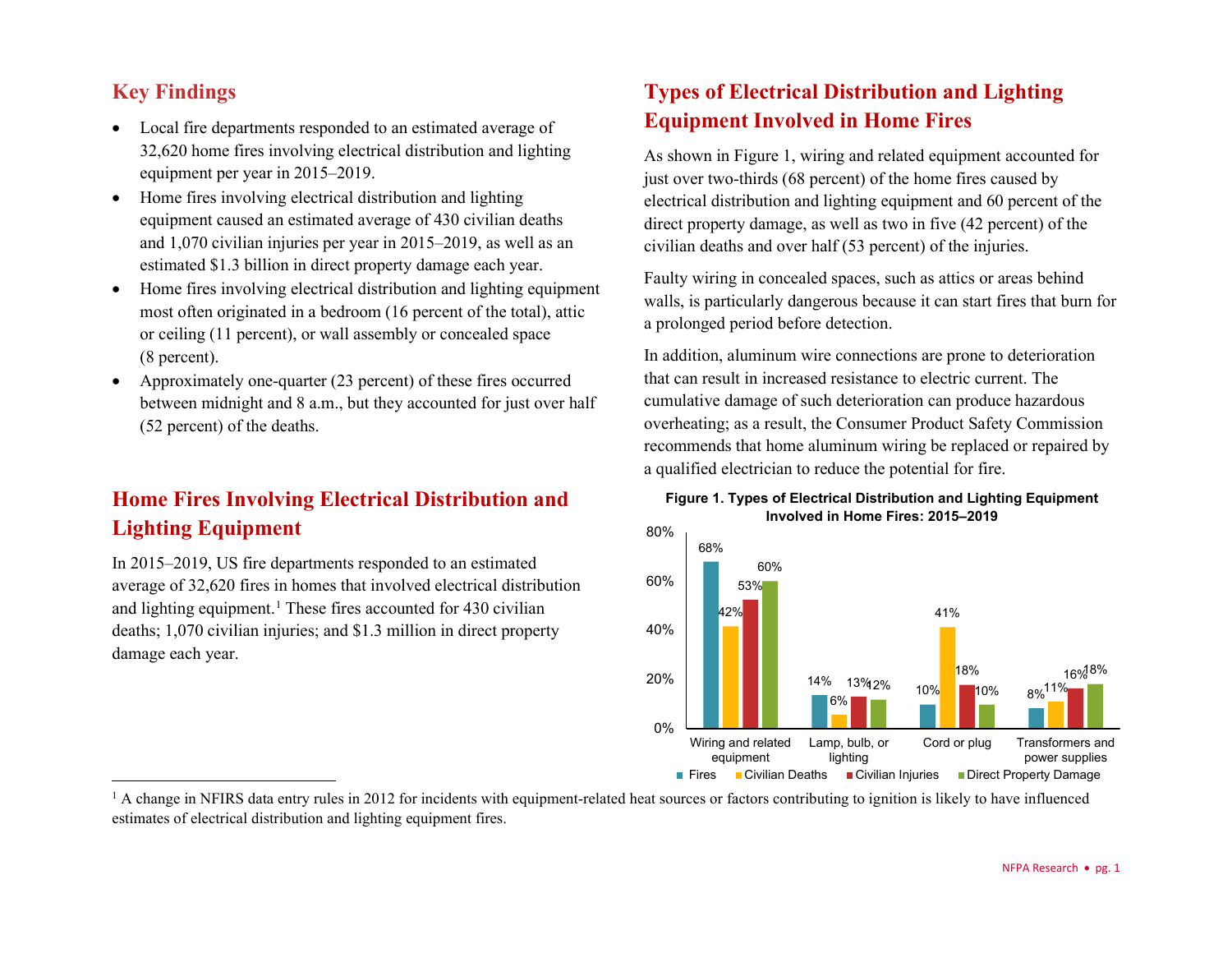## **Timing of Fires Involving Electrical Distribution and Lighting Equipment**

Home fires involving electrical distribution and lighting equipment were less likely to occur in the overnight hours between midnight and 8 a.m. (23 percent of the total). However, these fires accounted for over half (52 percent) of the civilian deaths in 2015–2019, likely as a result of people being home and asleep at those times. See Figure 2 for more information.

#### **Figure 2. Home Fires Involving Electrical Distribution and Lighting Equipment by Time of Day: 2015–2019**



The peak months for home fires involving electrical distribution or lighting equipment were the winter months of December, January, February, and March (40 percent of the total). These fires also accounted for 45 percent of the civilian deaths. This is likely because people are usually in the home and using electrical equipment during the cold weather months. Another one-quarter (24 percent) of the fires occurred from May through July, but those fires accounted for only 19 percent of the civilian deaths. See Figure 3.

#### **Figure 3. Home Fires Involving Electrical Distribution and Lighting Equipment by Month: 2015–2019**



### **Factors Contributing to Ignition of Home Fires Involving Electrical Distribution and Lighting Equipment**

Electrical failures or malfunctions were a factor contributing to the ignition of nearly four out of every five (80 percent) of the home fires involving electrical distribution or lighting equipment, and these fires accounted for three-quarters (76 percent) of the civilian deaths and direct property damage (76%) and seven in ten (71 percent) of the civilian injuries. Other factors contributing to home fires involving electrical distribution and lighting equipment included heat sources being too close to combustibles, mechanical failures or malfunctions, overloaded equipment, and unclassified misuse of products or materials.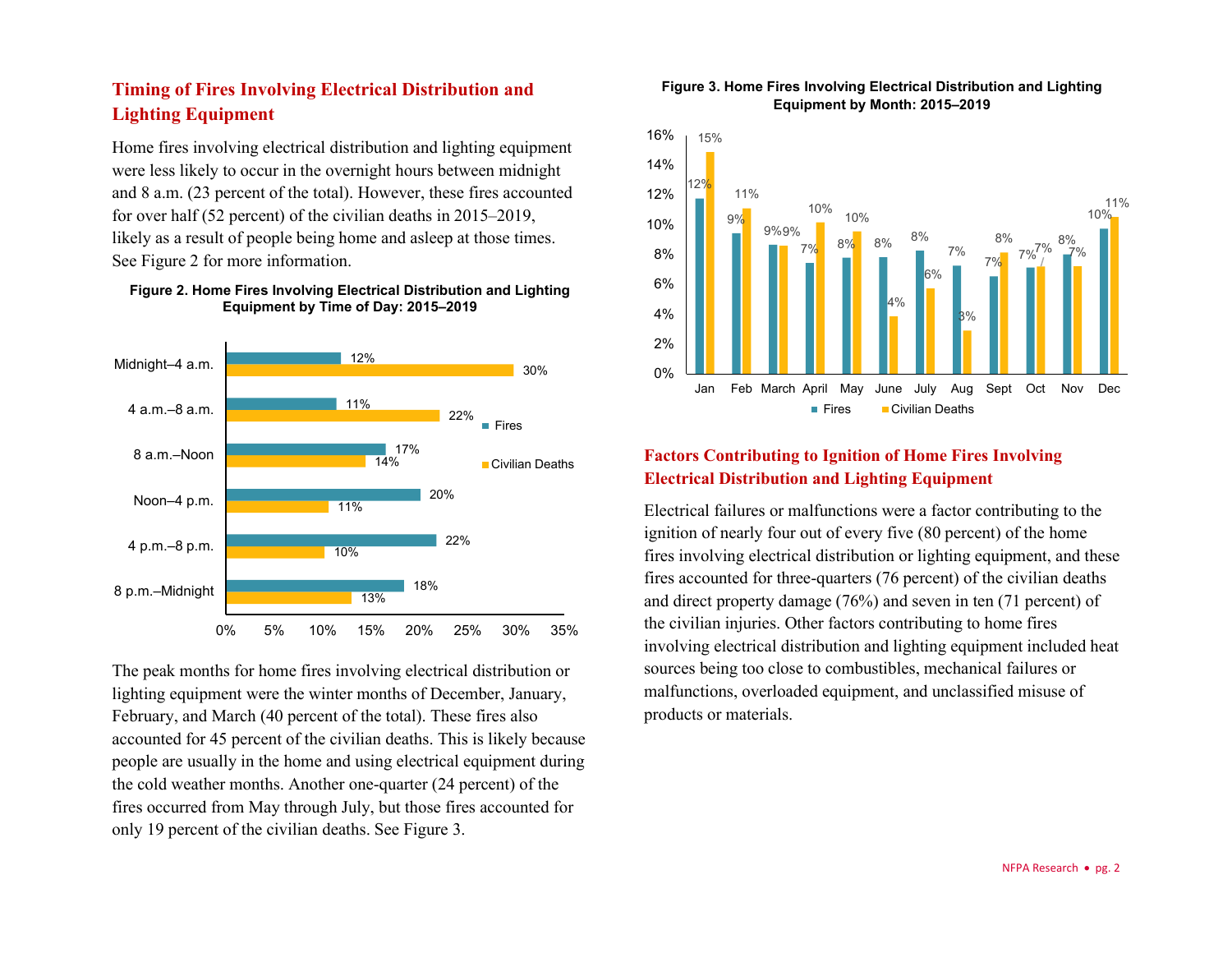#### **Figure 4. Factors Contributing to Ignition of Home Fires Involving Electrical Distribution and Lighting Equipment: 2015–2019**



# **Area of Origin in Home Fires Involving Electrical Distribution and Lighting Equipment**

Almost one in six (16 percent) home fires involving electrical distribution or lighting equipment originated in a bedroom and one in ten (11 percent) originated in an attic or ceiling/roof assembly or concealed space. Fires originating in a living room, family room, or den accounted for a disproportionately large share of civilian deaths (34 percent), while those originating in a bedroom accounted for a disproportionately large share of civilian injuries (31 percent). Fires originating in concealed spaces, such as attics or ceiling roof assemblies, wall assemblies, and crawl spaces, were also common.

#### **Figure 5. Area of Origin in Home Fires Involving Electrical Distribution and Lighting Equipment: 2015–2019**



<sup>0%</sup> 5% 10%15%20%25%30%35%40%

## **Item First Ignited in Home Fires Involving Electrical Distribution and Lighting Equipment**

The item that first ignited in home fires involving electrical distribution and lighting equipment was electrical wire or cable insulation in 32 percent of the fires. One in three (34 percent) of the fires first ignited an item that was part of the building (structural member or framing, insulation within the building area, exterior or interior wall cover or finish, or structural component or finish). See Table 9 in the [accompanying tables](https://www.nfpa.org/News-and-Research/Data-research-and-tools/Electrical/Electrical) document for more information. This indicates the importance of the awareness of hidden electrical hazards, including electrical distribution and lighting equipment that is too close to combustible structural elements.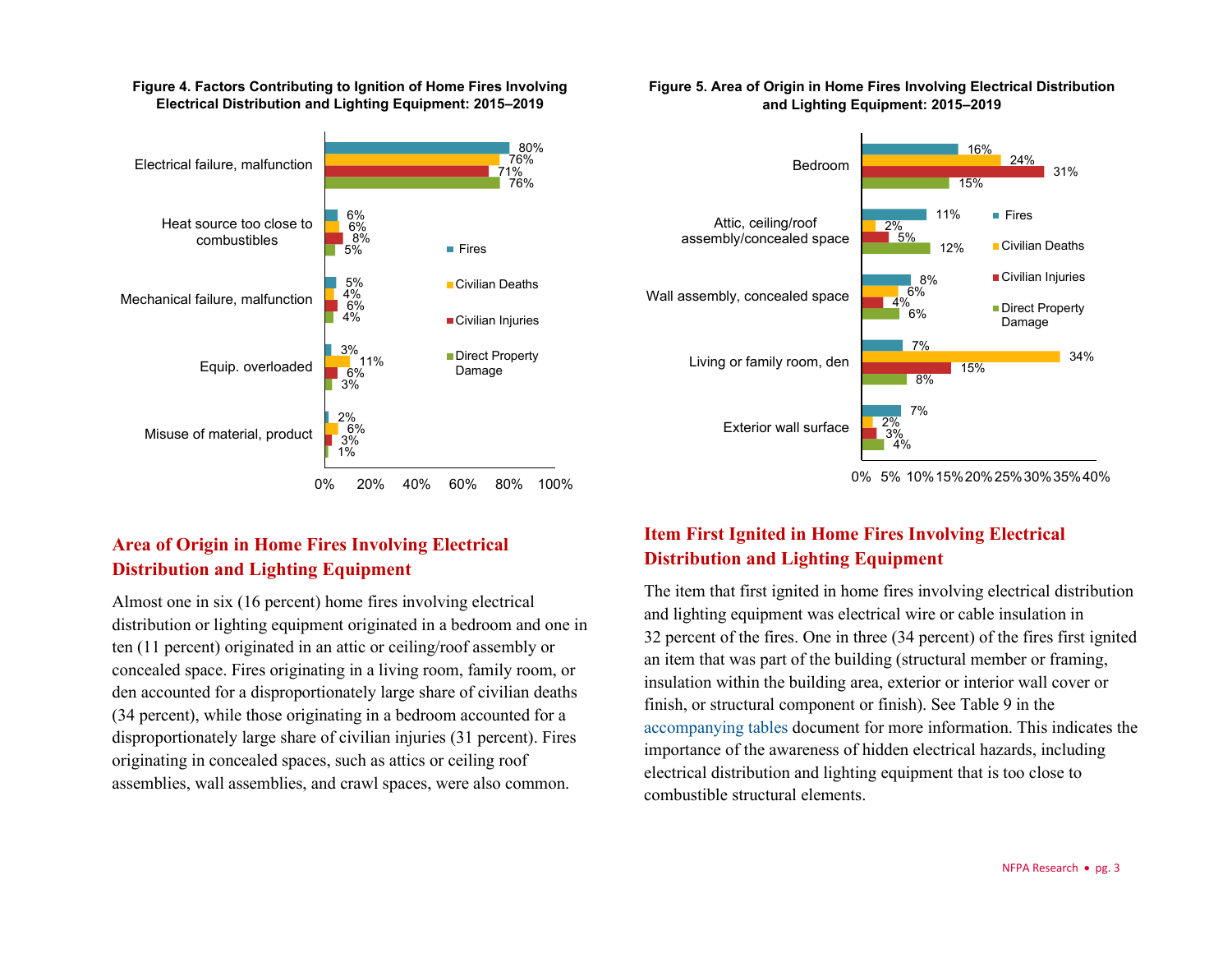## **Heat Source in Home Fires Involving Electrical Distribution and Lighting Equipment**

Arcing served as the heat source in almost three-quarters (73 percent) of the home fires involving electrical distribution and lighting equipment, and these fires also accounted for a great majority of the civilian deaths and injuries and direct property damage. The heat from powered or operating equipment accounted for another one in five fires and most of the remaining losses.

#### **Figure 6. Heat Source in Home Fires Involving Electrical Distribution and Lighting Equipment, 2015–2019**



## **Methodology**

The statistics in this analysis are estimates derived from the US Fire Administration's [National Fire Incident Reporting System \(NFIRS\)](https://www.usfa.fema.gov/nfirs/) and the National Fire Protection Association's annual survey of US fire departments. Fires reported to federal or state fire departments or industrial fire brigades are not included in these estimates. Only civilian (non-firefighter) casualties are discussed in this analysis.

NFPA's fire department experience survey provides estimates of the big picture. NFIRS is a voluntary system through which participating fire

departments can report detailed factors about the fires to which they respond. To compensate for fires reported to local fire departments but not captured in NFIRS, scaling ratios are calculated and then applied to the NFIRS database using the formula below.

> NFPA's fire experience survey projections NFIRS totals

The NFIRS data element of Factors Contributing to Ignition was used to identify and estimate electrical failures or malfunctions.

In this field, the code None is treated as an unknown and allocated proportionally. Multiple entries are allowed in this field. Percentages are calculated on the total number of fires, not entries, so some sums are greater than 100 percent.

Any fire in which no factor contributing to ignition was entered was treated as unknown.

Entries in the electrical failure, malfunction category (factor contributing to ignition 30–39) were grouped together in this analysis. This category includes the following:

- 31. Water-caused short-circuit arc
- 32. Short-circuit arc from mechanical damage
- 33. Short-circuit arc from defective or worn insulation
- 34. Unspecified short-circuit arc
- 35. Arc from faulty contact or broken connector, including broken power lines and loose connections
- 36. Arc or spark from operating equipment, switch, or electric fence
- 37. Fluorescent light ballast
- 30. Electrical failure or malfunction, other

NFIRS data element Equipment Involved in Ignition (EII) codes 200– 263 were used to identify and estimate fires caused by electrical distribution and lighting equipment.

NFPA noticed that many fires in which the EII was coded as None (NNN) had other causal factors that indicated equipment was a factor or that were completely unknown. To compensate, NFPA treated fires in which EII =